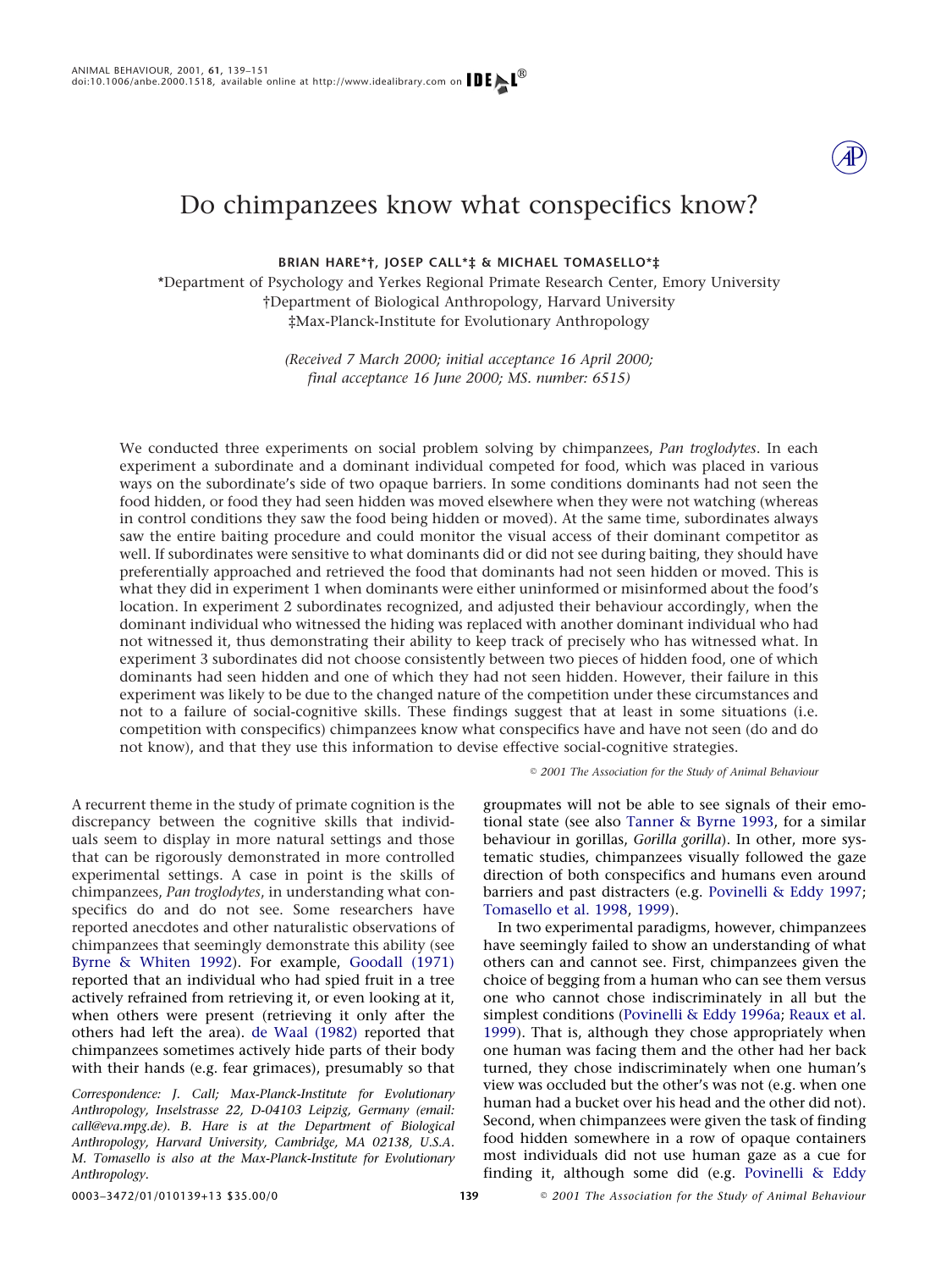[1996b;](#page-11-7) [Tomasello et al. 1997;](#page-11-8) [Call et al. 1998;](#page-11-9) [Itakura &](#page-11-10) [Tanaka 1998\)](#page-11-10). Together, these studies suggest that the skills shown by chimpanzees in more naturalistic settings may not reflect a rich social-cognitive understanding of the visual experience of others, but rather some simpler skills involving the learning of social cues.

There may be a number of reasons for this inconsistent performance, however. One hypothesis is that these paradigms are unnatural, because in both of them a human communicates to a chimpanzee about a monopolizable food item. This situation is clearly unusual for chimpanzees who compete almost exclusively with groupmates for monopolizable food resources [\(Wrangham 1980;](#page-12-2) [Hauser & Wrangham 1987\)](#page-11-11). Thus, chimpanzees may not understand the cooperative motive of the human communicator in these experiments because it is dissonant with both the selective pressures their species has faced during its evolutionary history and with their own previous food-related experience.

[Hare et al. \(2000\),](#page-11-12) therefore, designed a new experimental paradigm to test what chimpanzees know about what conspecifics can and cannot see, emphasizing competition between conspecifics rather than cooperation and communication with humans. In each of five experiments a subordinate and a dominant individual were placed in rooms on opposite sides of a middle room. Each of the extreme rooms had a guillotine door leading into the middle room. When these doors were partly raised at the bottom individuals could observe a human placing two pieces of food at various locations within that room, and to see the other individual looking under her door. After the food had been placed, the doors for both individuals were opened wide and they were allowed to enter the middle room. The basic problem for the subordinate was that the dominant took all of the food it could see, and indeed in all the experiments in which dominants had good visual and physical access to the two pieces of food they usually took both. However, in some cases the subordinate could see a piece of food that the dominant could not see, for example, it was placed on the subordinate's side of a small barrier. The question in these cases was thus whether the subordinates knew that the dominant could not see a particular piece of food, and so it was safe for them to go for it. This procedure is noteworthy relative to other experimental paradigms in that: (1) the chimpanzees interacted with conspecifics, not humans; (2) no training was involved; and (3) it involved competition, not cooperation, for food, which is arguably a more natural situation for nonhuman primates.

The main finding was that subordinates did indeed go for the food that only they could see much more often than for the food that both they and the dominant could see. A number of control conditions effectively ruled out the possibility that subordinates were monitoring the behaviour of the dominant or that they were responding to other aspects of the experimental situation. Of special importance: (1) the subordinate was given a small headstart so that it could not wait and react to the dominant's choice; and (2) on some trials the dominant's door was closed, so the subordinate could not even monitor the

dominant's behaviour behind the partially open door. The findings of this study thus suggest that chimpanzees do indeed know what conspecifics can and cannot see, and that they use this knowledge in food competition situations. The overall methodological point is that when a more naturalistic experimental paradigm was used, chimpanzees showed much more sophisticated social-cognitive skills.

This procedure may be used to test chimpanzees' understanding of psychological states that are more complex than visual perception. Most importantly, mainly negative findings have resulted from experimental approaches to what chimpanzees know about what others 'know'. Thus, [Povinelli et al. \(1990\)](#page-11-13) found that chimpanzees preferred to ask for food from a person who had witnessed its hiding over someone who had not witnessed its hiding, the inference being that they could discriminate a 'knowledgeable' from an 'ignorant' human. The problem is that the apes in this study only learned to do this over many scores of trials with feedback on their accuracy after every trial (see [Heyes 1993;](#page-11-14) [Povinelli 1994,](#page-11-15) for details). Moreover, [Povinelli et al.](#page-11-16) [\(1994\)](#page-11-16) failed to replicate these results with another group of chimpanzees; [Call et al. \(2000\)](#page-11-17) failed to replicate them with a procedure designed to make the task easier for subjects; and [Call & Tomasello \(1999\)](#page-11-18) also found negative results in a related but slightly different procedure.

We therefore attempted to address the question of what chimpanzees know about what others 'know' (which in our experiments reduced to what chimpanzees know about what others have and have not seen in the immediate past) using the basic methodology of the [Hare](#page-11-12) [et al. \(2000\)](#page-11-12) food competition paradigm. In the first experiment, a subordinate saw one piece of food being placed on its side of one of two occluders, immediately before she had to compete for that food with a dominant. In one condition the dominant was allowed to witness the baiting (the informed condition), but since the food was always on the subordinate's side of the occluder, if she was to compete successfully she needed to recall where the food had been placed. In another condition the dominant was not allowed to see the food hidden, and so was uninformed of its location. In a third condition the dominant was misinformed about the location of the hidden food, that is, after she saw it hidden in one location it was then moved (when she was not observing but the subordinate was) to another location. The subordinate watched all hiding procedures in all conditions (and also monitored the dominant's visual access to these procedures) and so could potentially assess what the dominant had and had not seen (did and did not know) before the competition began. The second experiment was identical to two conditions of the first experiment (the subordinate knew whether the dominant either had or had not witnessed the hiding process) except that in the condition in which the dominant witnessed the hiding, we replaced the dominant individual with another before the competition began. This experiment thus investigated the subordinate's ability to keep track of what specific individuals had and had not seen (did or did not know). In a third experiment, the paradigm was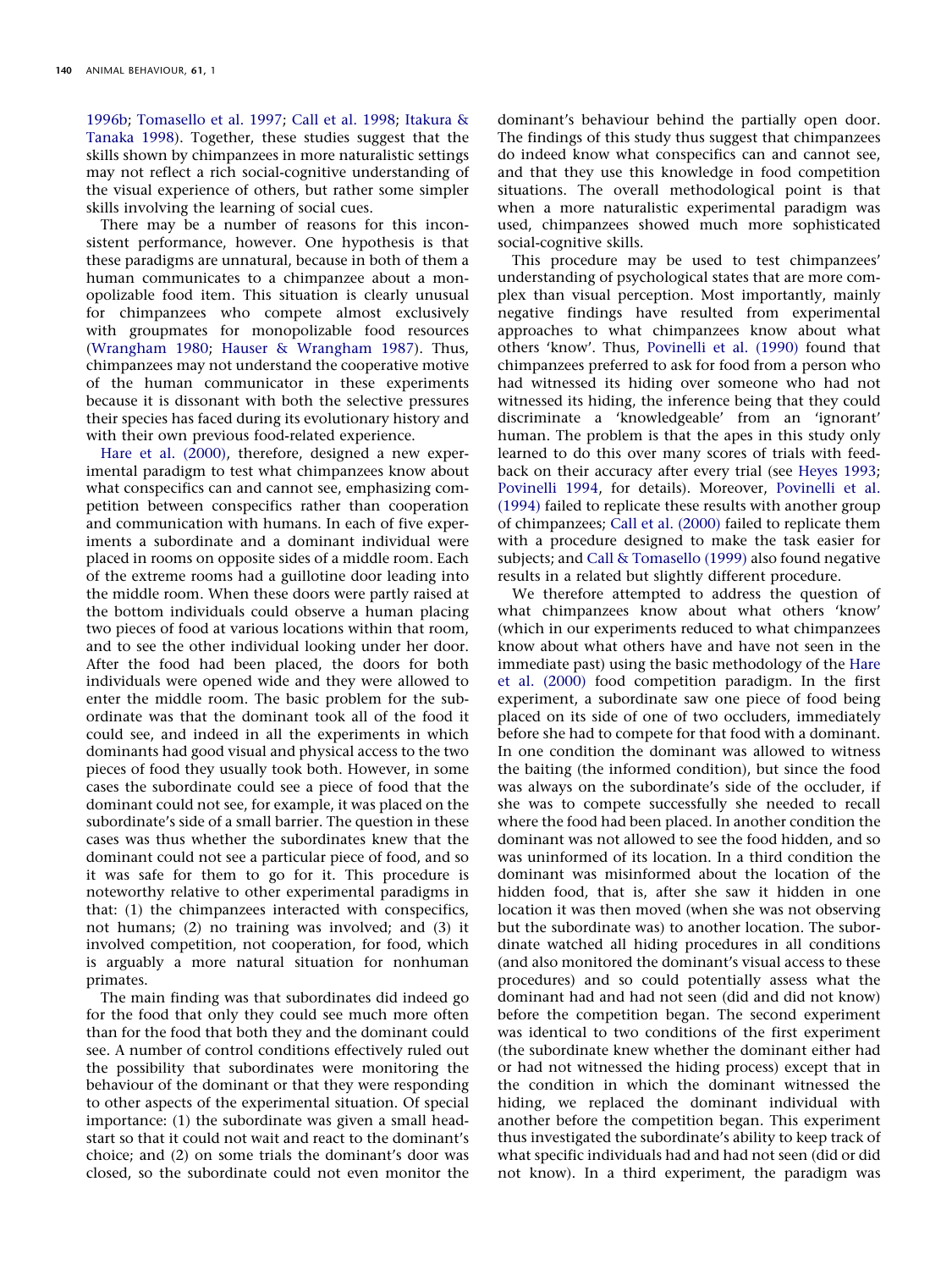| Subject      | Age<br>(years) | Sex    | <b>Birthplace</b> | Participation<br>in experiment | Rearing<br>history | Dominance<br>rank |
|--------------|----------------|--------|-------------------|--------------------------------|--------------------|-------------------|
| Group 1      |                |        |                   |                                |                    |                   |
| <b>Bjorn</b> | 11             | Male   | Captivity         | 3                              | Mother/group       |                   |
| Peony        | 31             | Female | Wild              | $1 - 3$                        | Home-nursery       | 2                 |
| <b>Borie</b> | 35             | Female | Wild              | $1 - 3$                        | Mother/group       | 3                 |
| Georgia      | 19             | Female | Captivity         | 1                              | Mother/group       | 4                 |
| Renette      | 12             | Female | Captivity         | $1 - 3$                        | Mother/group       | 5                 |
| Natasha      | 12             | Female | Captivity         | $1 - 3$                        | Mother/group       | 6                 |
| Anja         | 19             | Female | Captivity         | $1 - 3$                        | Mother/group       | 7                 |
| Rita         | 12             | Female | Captivity         | $1 - 3$                        | Mother/group       | 8                 |
| Kate         | 10             | Female | Captivity         | 2                              | Mother/group       | 9                 |
| Donna        | 9              | Female | Captivity         | $1 - 3$                        | Mother/group       | 10                |
| Group 2      |                |        |                   |                                |                    |                   |
| Ericka       | 26             | Female | Captivity         | $1 - 3$                        | Home-nursery       |                   |
| Tai          | 32             | Female | Wild              | 1, 3                           | Mother/group       | 1                 |
| Phineas      | 33             | Male   | Wild              | $1 - 3$                        | Mother/group       | 2                 |
| Cynthia      | 19             | Female | Captivity         | $1 - 3$                        | Nursery/group      | 3                 |
| Barbi        | 23             | Female | Captivity         | 2                              | Nursery/group      | 4                 |

<span id="page-2-0"></span>**Table 1.** Age, sex, birthplace, experiment participation, rearing history, and dominance rank of the subjects included in each of the experiments

varied slightly so that the subordinate had to choose between two pieces of food, one of which the dominant had seen hidden and the other she had not.

Therefore, in all conditions the physical situation facing the subordinate was identical in the experimental and control conditions at the time of choice: either one or two pieces of food on its side of a barrier or barriers (out of sight of the competitor). The only difference was that in the immediate past the competitor either had or had not witnessed the food being placed or moved there. We were therefore not concerned with what chimpanzees know about what their competitor does and does not see in the present, but rather what their competitor has and has not seen in the immediate past, or, in one possible description of this epistemological situation, what its competitor does and does not know about the current situation. These nonverbal tests thus bear some resemblance to the verbal tests used by developmental psychologists to test children's understanding of: (1) seeing leads to knowing and (2) false belief (see [Mitchell 1997](#page-11-19) for a review). Whether these nonverbal versions should be interpreted in the same way is open to debate.

# **EXPERIMENT 1: DID SHE SEE IT HIDDEN OR MOVED?**

In this experiment a subordinate was faced with the choice of either going or not going for a piece of food during competition with a dominant. In some conditions she had witnessed the dominant witnessing the final placement of the food, whereas in others she had witnessed that the dominant did not have visual access to the hiding procedures. Our hypothesis was that if the subordinates were sensitive to what others have or have not seen, they should more often approach and retrieve the food when the dominant was either uninformed or misinformed (as opposed to informed) about its location.

# **Methods**

#### *Subjects*

Twelve adult and subadult chimpanzees (mean age 21.6 years) housed in two social groups at the Yerkes Regional Primate Research Center Field Station participated in this experiment (see [Table 1\)](#page-2-0). Nine of the 12 subjects were subordinate to other individual(s) in their social group and contributed to the data set, while the remaining three chimpanzees (Peony, Tai and Ericka) were among the highest ranking in their respective groups and were used only in obtaining data from the other nine subordinate subjects. All subjects were captive born except Peony, Borie, Phineas and Tai. When not being tested, both groups had access to five indoor cages  $(3 \times 3 \times 3 \text{ m})$  as well as a large outdoor enclosure  $(24 \times 24 \times 30 \text{ m})$ , which contained climbing structures and various objects such as balls, barrels, logs and tyres. During the period of testing all chimpanzees were fed twice daily, as usual, on a diet of fruit, vegetables and chow. Water was available ad libitum.

Subjects were tested in pairs consisting of a dominant and a subordinate individual ('dominant' and 'subordinate' in all studies refers solely to dyadic food dominance). The dominance hierarchy (see [Table 1\)](#page-2-0) had recently been established and used for both groups by [Hare et al. \(2000\)](#page-11-12) and had been completed only a few days before the start of this experiment. All possible combinations of subordinate and dominant animals were tested except Rita–Georgia, Natasha–Borie, Tai–Ericka because our dyadic competition tests did not allow us to decide who was dominant (Rita and Natasha were subordinate to other females and were simply tested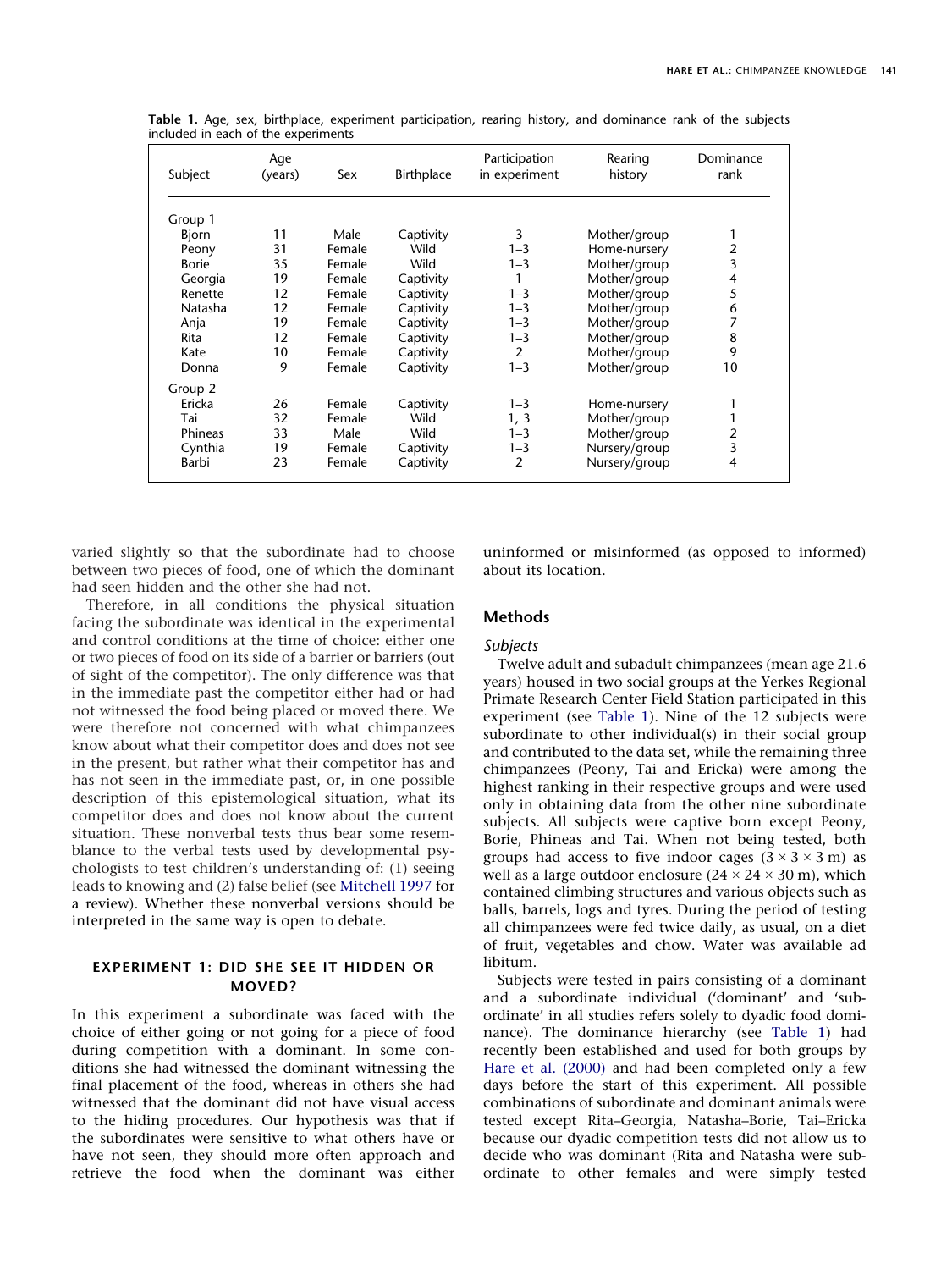<span id="page-3-0"></span>

**Figure 1.** General experimental set-up in experiments 1–3.

twice with the next highest-ranking female). These combinations produced a total of 33 dyads.

#### *Procedure*

We used two opaque cloth bags (occluders) and small pieces of fruit (apples and bananas). A mechanical pincer mounted on a 3-m pole was used from outside the cage by two experimenters (E1 and E2) to place the fruit behind occluders. Testing took place in a row of three adjacent cages (see [Fig. 1\)](#page-3-0), with one animal in each of the extreme cages and the food in the middle cage. All three of the cages consisted of three concrete walls, a concrete floor, and a wire-mesh ceiling and fourth wall (facing a service hallway). There were guillotine doors between adjoining cages  $(0.6 \text{ m}^2)$ , and also a door to the outdoor enclosure (which remained closed during testing).

For testing, all extraneous objects and food were removed from the cages. For each trial one piece of fruit was placed on the subordinate's side of one of the occluders. This side of food placement was counterbalanced across subjects. The occluders were placed 2 m apart, equidistant from the doors of each of the adjoining cages. To enhance the competitive nature of the situation from the point of view of the subordinate, the occluders were placed closer to the dominant's than to the subordinate's door (2 m from the subordinate's door and 1 m from the dominant's door).

There were four conditions based on the dominant's visual experience: Uninformed, Misinformed and their associated controls in which the dominant was informed (see below). Each dyad was tested in four sessions (with all 33 dyads tested in session 1 before moving on to session 2). In each session each dyad participated in one trial in each of the four conditions, for a total of 16 trials (four per condition) for each dyad across sessions. Each session also included two probe trials (not of experimental interest but simply designed to counteract some possible learning effects; see below). Order of conditions was counterbalanced across dyads within each session separately. All testing was completed within ca. 1 month.

Since subordinate animals were allowed to watch the entire baiting process in all conditions, the type of condition was determined by the dominant's experience immediately before the competition. The four conditions were as follows.

Uninformed: the dominant's door remained closed as one piece of food was placed on the subordinate's side of one of the two occluders.

Uninformed (competitor informed): the dominant's door was left ajar as one piece of food was placed on the subordinate's side of one of the two occluders. (The subjects could thus potentially see one another looking.)

Misinformed: the dominant's door was open as one piece of food was placed on the subordinate's side of one of the two occluders (subjects could thus see one another looking). Then the dominant's door was closed, and after 5–10 s, the food was moved to the subordinate's side of the second occluder.

Control Misinformed (competitor informed): the dominant's door was left ajar as one piece of food was placed on the subordinate's side of one of the two occluders (subjects could thus see one another looking). Then, after 5–10 s and while the dominant watched (and the subordinate could see this), the food was moved to the subordinate's side of the second occluder.

Throughout the hiding process, the subordinate's door was open 15 cm whereas the dominant's door was either open or closed depending on the condition. Before the subordinate's door was raised, thus allowing her to enter the middle cage, we closed the dominant's door, regardless of whether it had been open before, and it remained closed until the subordinate's hand first touched the floor of the middle cage. (If the subordinate had not entered the cage after 30 s, the dominant was allowed to enter.) This was done to eliminate the possibility that the subordinate was simply reacting to the dominant's behaviour or orientation in the middle cage [\(Hare et. al. 2000\)](#page-11-12). Thus, the subordinate was forced to make a choice before she could observe the dominant making her choice.

To make certain that this procedure did not make the subordinates overconfident (i.e. assume they could go for the food indiscriminately since they always had a headstart) two probe trials per session were included (randomly interspersed). In these probe trials the dominant's door was left ajar and the piece of food was placed in the open, near (as opposed to on the subordinate's side of) one of the occluders, and both animals were released simultaneously. Therefore, these probe trials made it difficult for subordinates to predict when they would or would not have a headstart.

#### *Scoring and data analysis*

In each trial E1 and E2 decided together which subject had obtained the piece of food (i.e. who was eating it at the end of a trial). As in [Hare et al. \(2000\),](#page-11-12) this determination was completely unambiguous in every case, and so reliability assessments were deemed unnecessary (once subordinates were in possession of food, dominants no longer tried to obtain it). We also scored whether the subordinate and the dominant subjects approached the occluders inside the cage once we raised the doors. We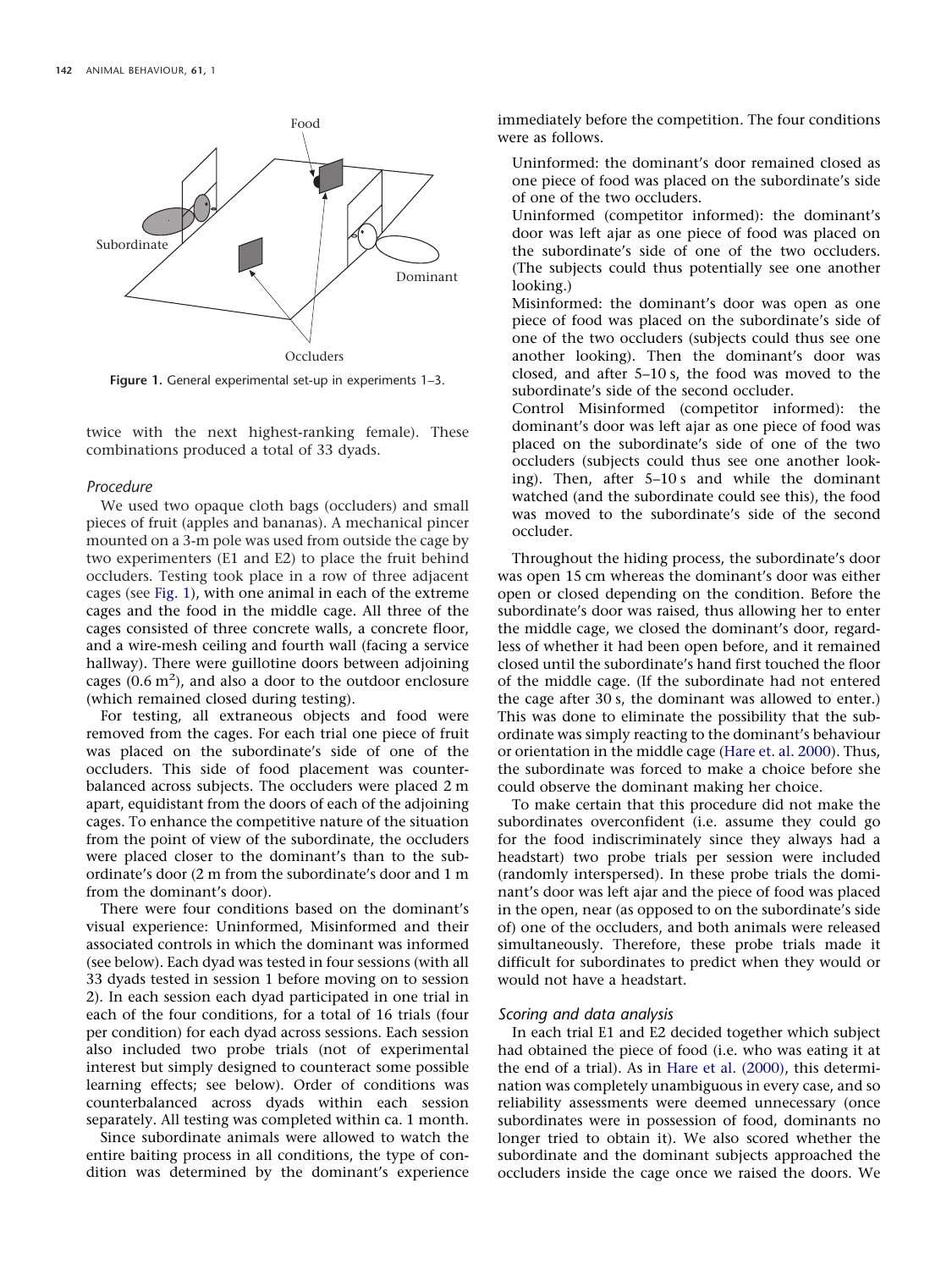distinguished three levels of approach: no approach, half approach and full approach. We scored no approach when the subject remained in her cage and did not enter or touch the floor of the middle cage. In a half approach the subject entered the middle cage or touched its floor but stopped halfway between the door and the occluders. We drew a line halfway between the door and the occluders parallel to the door to help E1 and E2 make this determination. Finally, we scored a full approach when the subject either stepped on the line or moved beyond it in the direction of the occluders. Again, the determination of the level of approach was unambiguous.

Analyses focused in all cases on the subordinate. Because different individuals were subordinate to different numbers of other individuals, different individuals participated as subjects in different numbers of trials. Consequently, we gave each individual a single score in each condition by computing a proportion. For example, a given subject might be paired with three different dominants, giving her 12 trials in each condition. In this case she would receive a score out of 12 (e.g. 6/12 or 0.50) for each condition. Nonparametric statistical tests were used in all cases; tests were one tailed unless indicated otherwise.

#### **Results**

[Figure 2a](#page-4-0) shows the percentage of food pieces obtained by subordinate subjects in all four conditions. Pairwise comparisons were made between the Uninformed condition and its control and the Misinformed condition and its control. As predicted, subordinate subjects retrieved a significantly larger percentage of food when dominants lacked accurate information about the location of food (Wilcoxon test: Uninformed versus Control Uninformed: *T*=36, *N*=8, *P<*0.01; Misinformed versus Control Misinformed: *T*=36, *N*=8, *P<*0.01). In none of the conditions was there a difference across sessions, arguing against learning as a major factor (Friedman tests: Uninformed  $\chi_3^2$ =2.1, *N*=9, *NS*; Control Uninformed:  $\chi_3^2 = 1.17$ , *N*=9, *NS*; Misinformed  $\chi_3^2 = 0.83$ , *N*=9, *NS*; Control Misinformed:  $\chi^2$ =3.9, N=9, NS; all tests two tailed).

The percentage of trials in which subordinates chose not to approach the occluders fully (i.e. combining no approaches and half approaches) was used as an additional measure to determine whether subjects showed sensitivity to what their competitor had or had not seen during baiting. If subjects were sensitive to their competitor's visual access, they should refrain from approaching the occluders more often during the two control conditions in which dominants knew the location of the food. Subordinate subjects chose not to approach the occluders fully more often in the control condition than in the Uninformed condition (Wilcoxon test: *T*=36, *N*=8, *P<*0.01). Although six out of seven subjects also chose not to approach more often in the control condition than in the Misinformed condition, this difference did not reach significance (Wilcoxon test: *T*=21.5, *N*=7, *P*=0.109). One especially striking finding was that in some trials subordinate subjects chose to

<span id="page-4-0"></span>

Type of dominant competitor

**Figure 2.** Mean percentage ±SE of (a) pieces of food obtained by subordinate subjects and (b) trials in which subordinate subjects chose not to approach as a function of whether the dominant competitor was informed, uninformed, or misinformed about the location of the food in experiment 1. In informed trials dominant individuals witnessed the experimenter hiding food behind one of the occluders whereas in uninformed trials they could not see the baiting procedure. In misinformed trials, dominants witnessed the experimenter hiding food behind one of the occluders, and once the dominant's visual access was blocked, the experimenter switched the food from its original location to the other occluder.

remain in their own cage for 30 s even though they had unrestricted access to the middle cage. Restricting our analyses only to no approaches produced analogous results. [Figure 2b](#page-4-0) shows the percentage of trials in which subjects chose not to approach in each test. Subordinate subjects chose to remain in their own cage significantly more often in the control condition than in the Uninformed condition (Wilcoxon test: *T*=33, *N*=8, *P<*0.05). There was also a nonsignificant trend in this direction for the comparison between the control and Misinformed condition (Wilcoxon test: *T*=10, *N*=4, *P*=0.063).

Finally, we assessed whether dominant competitors behaved differently depending on their experience, for instance, by choosing not to approach more often when they had not seen food being placed. There were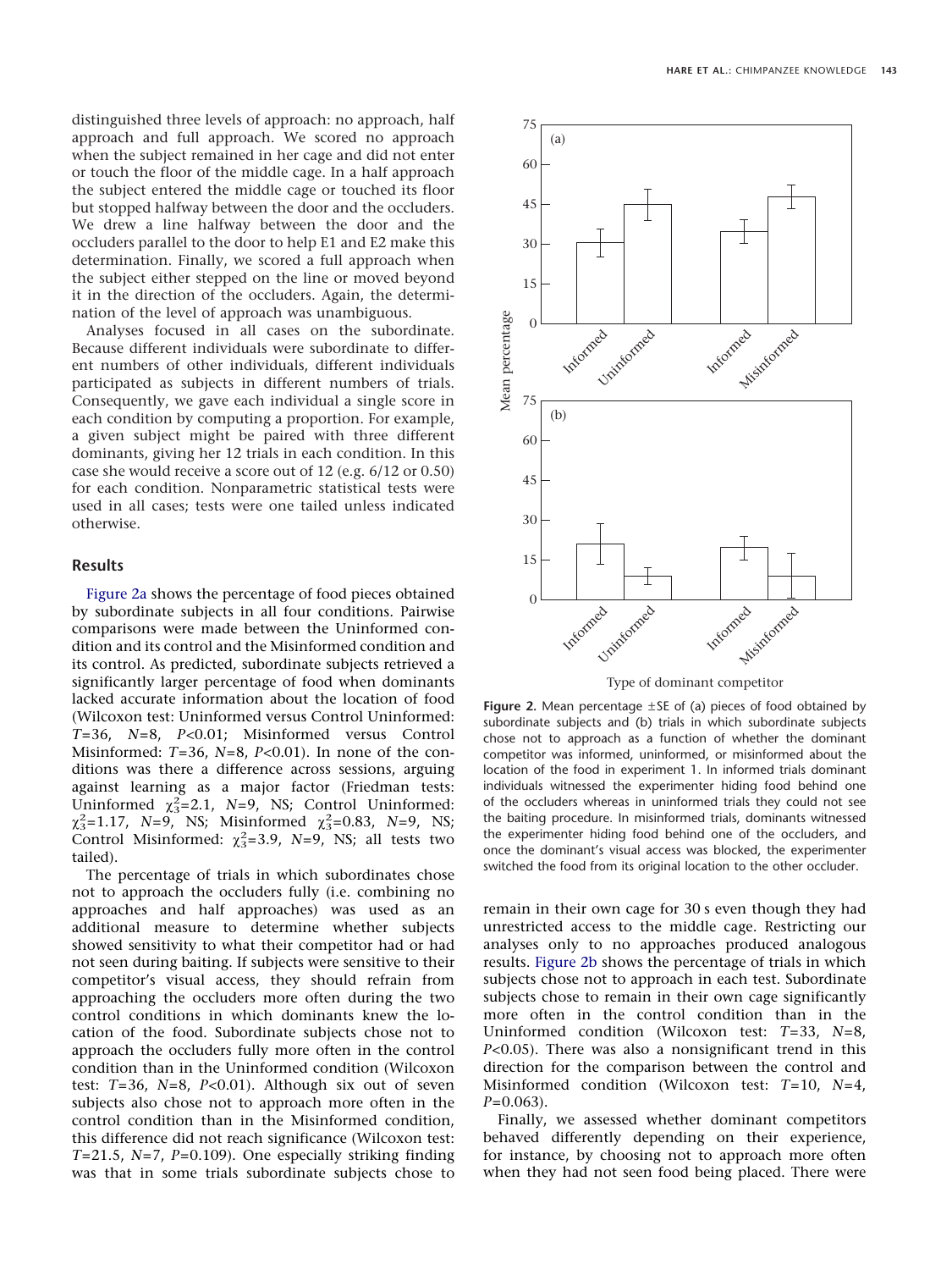no significant differences between experimental and control conditions in either the Informed–Uninformed (Wilcoxon test: *T*=20.5, *N*=7, NS, two tailed) or the Informed–Misinformed test (Wilcoxon test: *T*=5.5, *N*=4, NS, two tailed). Overall, dominants did not approach during 11% of the experimental trials compared to 7.6% in control trials. This suggests that dominants were active competitors equally in both types of conditions (because they knew in all conditions that there was food somewhere).

# **Discussion**

In this experiment the perceptual situation facing the subordinate when she made her choice was the same in all four conditions: she could see two barriers, a piece of food on her side of one of them, and a closed door across the room. What varied between conditions was what she had experienced prior to that moment of choice. In the two control conditions she had witnessed the dominant looking under the door as food was being either hidden or moved to a new location, whereas in the two experimental conditions she had witnessed the dominant's closed door as food was either hidden or moved to a new location. What subordinates then chose to do was clear: they chose to go for the food more often, and they obtained it more often, when their dominant competitor had not seen it hidden or moved. The most obvious interpretation of this differential behaviour is that the subordinate knew from her experience of the hiding process in each condition whether or not her dominant competitor had seen, as she had seen, where the food had been placed.

These results are not easily explained by any kind of learning since the subjects' performance did not change in any detectable way over the four sessions. This means that whatever information subordinates gained by watching the hiding process, and monitoring the dominant's visual access during it, involved something deeper than any kind of learned discriminative cue. These results also cannot be easily explained by any kind of behavioural cueing. At the time of the subordinate's choice the dominant's door was closed and so there were no behavioural cues to be seen, and the subordinate had to make her choice before the dominant's door was opened. Indeed, most subordinates on some trials in the control conditions (when the dominant had seen the hiding or moving) chose to stay in their cage for the entire 30 s, simply staring across at the dominant's closed door. Another possibility is that subordinates may have learned over trials that the dominant's behaviour varied between conditions. For example, subordinates might have learned that dominants were less likely to approach if they had not seen the baiting. This hypothesis, however, was not supported by the data since dominants approached on a comparable number of trials in all conditions.

There is one other hypothesis (and a corollary) that must be addressed. The hypothesis is that during the hiding process the dominant looked intimidating as the food was being hidden (in those conditions in which she saw food being hidden) which made the subordinate timid about going for the food at the time of choice. We may call this the intimidation hypothesis. This hypothesis is viable when comparing the Uninformed condition and its associated control condition, since in the latter the subordinate witnessed the dominant witnessing the hiding (and thus had the opportunity to be intimidated) but this was not the case in the Uninformed condition (when the dominant's door was closed throughout). So, under the intimidation hypothesis, the subordinates should not go for the food in the control condition but should go for the food in the Uninformed condition, and this is exactly what they did. However, the intimidation hypothesis cannot explain the difference between the Misinformed condition and its associated control condition. Subordinates watched dominants witnessing the hiding process in both of these conditions, and so they should have been equally intimidated in both. But this was not the case, as they went for the food more often in the Misinformed condition. We therefore conclude that the intimidation hypothesis is not a viable explanation of our results.

A corollary hypothesis is as follows: when the dominant witnesses the hiding she watches the food and then acts in an intimidating manner towards the place she saw it disappear; that is to say, by staring at it she marks it as 'mine'. On the surface, this hypothesis seems plausible since subjects tended to avoid the food that the dominant saw hidden in the Misinformed control, and they tended to go for the food in the new location after it had been moved in the Misinformed condition, a location that the dominant could not have looked at intimidatingly since no food was ever placed there while she was looking. However, [Hare et al. \(2000;](#page-11-12) experiment 4b) were also concerned with this hypothesis and so ran a control study designed specifically to test it. They set up a situation in which the dominant could see the food but the subordinate could not (the food was on the dominant's side of one of the occluders), and they then released the subordinate into the middle cage to see if something in the dominant's behaviour might serve either to attract her to or to repel her from the location of the hidden food. The subordinates chose randomly, apparently being neither intimidated nor attracted by anything the dominant was doing in the direction of the food (see also [Itakura et al.](#page-11-20) [1999\)](#page-11-20).

# **EXPERIMENT 2: WHO SAW IT HIDDEN?**

In the previous experiment subordinate chimpanzees behaved differently depending on what their dominant competitor had or had not seen during baiting. If their behavioural choices in that experiment were indeed a reflection of an underlying social-cognitive strategy, as opposed to some simple learned cue, then we should expect them to be able to use this strategy in a flexible manner in novel situations, and without taking numerous trials in the new situation to adapt. In this second experiment, therefore, we presented subordinates with a novel situation that required them to adjust their strategy. As in the two control (informed) conditions of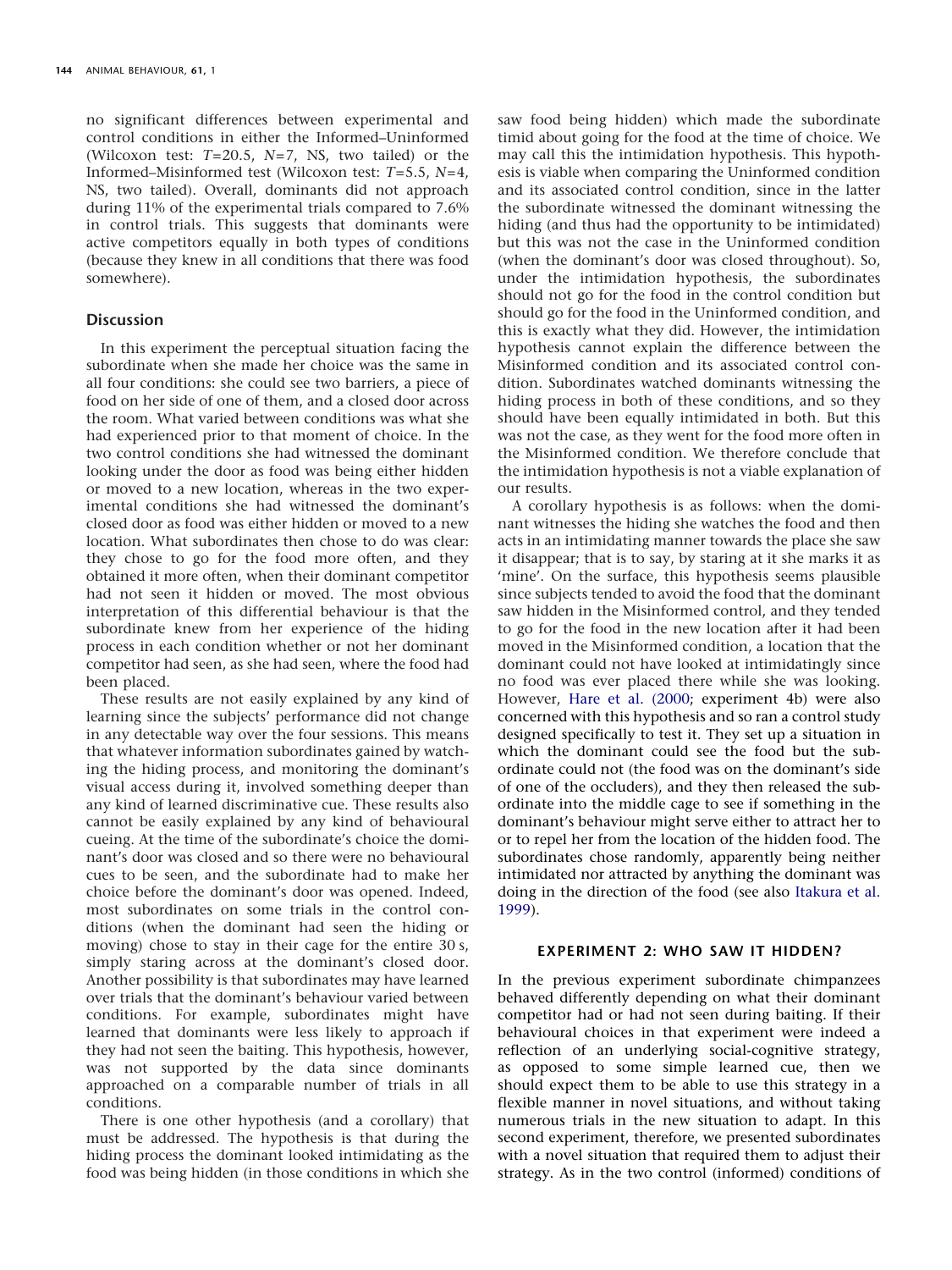the first experiment, food was placed on the subordinate's side of one of two occluders and the subordinate witnessed both the baiting procedure and her dominant competitor's witnessing of the baiting procedure. The critical manipulation was that on some trials, after the dominant had witnessed the baiting, she was replaced with a new dominant individual that had not witnessed the baiting. This new individual had been out of the experimental area completely when the baiting took place, and so could have no information about where the food was hidden. If chimpanzees have some understanding of what others have seen, as suggested by the previous experiment, then they should immediately go for the food more often when they compete against a new (uninformed) dominant rather than the old (informed) one.

# **Methods**

#### *Subjects*

Twelve adult and subadult chimpanzees (mean age 20.1 years) participated in this experiment (see [Table 1\)](#page-2-0). Eight of the 12 subjects were used as subordinates and contributed to the data set. Two of those eight subordinates had not participated in experiment 1.

#### *Procedure*

In this experiment each of the eight subordinate individuals was tested with a pair of dominant competitors (i.e. not all combinations were used). Each subordinate participated in two sessions of four trials (for a total of eight trials per subject). Within each session a subordinate competed against each of its two dominant competitors twice. In one condition (Same) the subordinate competed only against the dominant who had witnessed the baiting, whereas in the other condition (Switch) she competed only against the dominant who did not witness the baiting. Each subject alternated between experimental conditions, with the nature of the initial condition counterbalanced across subjects. All testing was completed within 1 week.

We used the same general food competition paradigm as in experiment 1 (Uninformed versus Uninformed Control). In this case, however, there were two dominants (D1 and D2) who were housed separately in two adjoining cages on one side of the middle cage, with the subordinate in the cage on the other side of the middle cage. The layout of the occluders and placement of food were as in experiment 1 [\(Fig. 1\)](#page-3-0).

For each trial, a subordinate subject witnessed food being placed on her side of one of two occluders, and she witnessed a dominant witnessing this hiding (as in the two control conditions of experiment 1). After the food was hidden, the dominant's door was closed and remained closed in both conditions during a 90-s delay. What happened during this 90-s period depended on the experimental condition.

Switched Competitor: during the 90-s period experimenters replaced D1 with D2, the naïve dominant who was in the adjoining cage. Offering food to the

<span id="page-6-0"></span>

**Figure 3.** Mean percentage (±SE of pieces of food obtained by subordinate subjects in experiment 2 as a function of whether the dominant competitor was the one who had witnessed the baiting (same) or was a different individual (switched). In same trials, the subordinate competed against the same dominant who had witnessed the baiting (i.e. the dominant knew where the food was) whereas in switch trials the subordinate competed against a dominant who had not witnessed the baiting (i.e. did not know where the food was).

most dominant subject of the D1–D2 pair in the cage occupied by the less dominant subject made the most dominant subject change positions. We then offered food to the less dominant animal (while distracting the other) in the empty cage until she moved to complete the change-over. Then the dominant's door was raised 15 cm to show the subordinate that D1 was no longer present and that D2 (who did not witness the baiting) was now her competitor.

Same Competitor (control): D1 remained in her cage during the 90-s delay, and then her door was opened 15 cm again to show the subordinate that D1 (who had witnessed the baiting) was still her competitor.

After the subordinate had been shown her competitor, the dominant's door was closed and the subordinate was released while the dominant competitor's release was delayed until the subordinate began to enter the cage (as in experiment 1). If the subordinate did not enter the cage within 30 s, the dominant was released (as in experiment 1). Scoring and analysis were identical to those used in experiment 1.

#### **Results**

[Figure 3](#page-6-0) shows the percentage of pieces of food obtained by the subordinate subjects in each of the two conditions. As predicted, subordinate subjects retrieved a significantly larger percentage of food when they competed in the Switched condition, that is, with a competitor they knew had not seen the baiting (Wilcoxon test: *T*=28, *N*=7, *P<*0.01). There were no significant differences in subject performance across the two sessions in either condition, showing that this difference was not due to learning over trials (Wilcoxon test: Same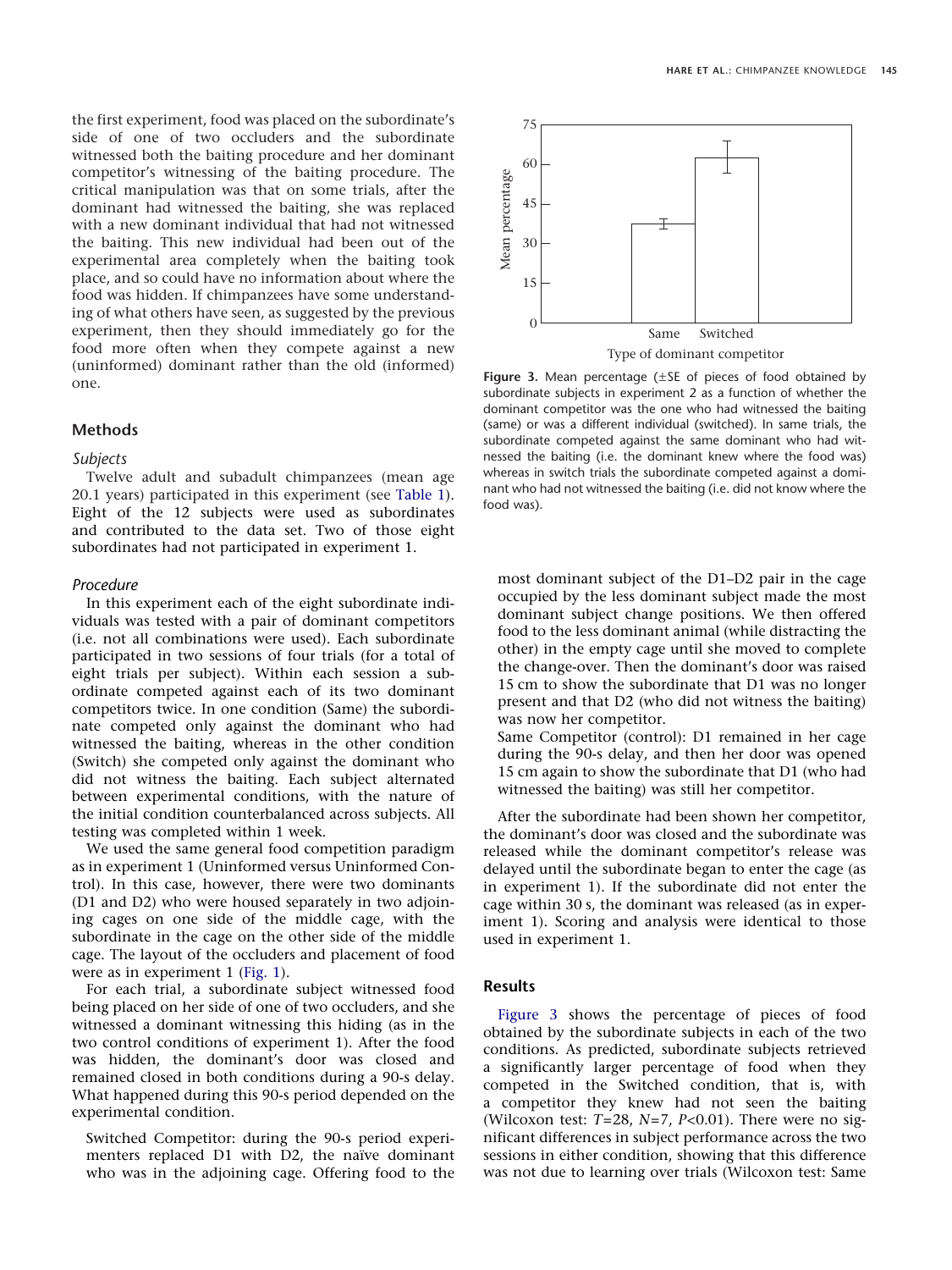Competitor: *T*=18, *N*=6, NS; Switched Competitor: *T*=8.5, *N*=5, NS, two tailed in both tests).

We also looked at the subjects' tendency to approach the food to determine whether they were showing sensitivity to which dominant competitor they were facing. Owing to the small number of trials involved, we scored as 'no approaches' those cases in which subjects entered the cage but did not cross the halfway line between the door and the occluders (there was a line drawn across the floor of the cage to help E1 and E2 make this determination). Five subjects remained behind the halfway point more often in the Same Competitor condition while only one subject remained behind the line more often in the Switched Competitor condition, but this difference was not statistically significant (Wilcoxon test: *T*=15, *N*=6, NS). As was the case in experiment 1, there were no significant differences in the dominants' approach behaviour across conditions (Wilcoxon test: *T*=6, *N*=3, NS, two tailed).

# **Discussion**

The results of this experiment corroborate and extend those of experiment 1. Subordinates were again more likely to approach and retrieve food when their dominant competitor had not witnessed its placement. This finding is especially robust since all subjects showed the same response pattern immediately. Therefore, whatever subjects from experiment 1 might have brought with them into this experiment, they were quickly able to adapt it to this completely novel situation (this study thus represents a case of successful triangulation in the terms of Heyes 1993). Both new subjects who did not participate in experiment 1 also showed a preference for retrieving food in the Switched Competitor condition. Again in this experiment, learning cannot account for preferences since there were no differences between the two rounds of trials for either condition. Also, these results provide a kind of generalized control for those of experiment 1, since they in effect rule out the possibility that chimpanzees automatically responded to certain spatial and temporal arrangements of the baiting procedures in that study, since in this second experiment the same arrangements and procedures led to different results, the only difference being the personal identity of the competitor.

Perhaps most importantly, this experiment extended the results of the previous one by showing that chimpanzees can keep track of which individuals have witnessed a significant event and which have not. It thus seems that chimpanzees can combine their wellattested ability to recognize individuals (see [Tomasello](#page-11-21) [& Call 1997](#page-11-21) for a review) with their social-cognitive skill to determine whether someone has or has not witnessed an important event. Subordinates in our study apparently did not think that the two dominants had exchanged information during the 90-s delay (initially suggested by [Menzel 1973\)](#page-11-22), although this hypothesis might be better tested in a different experimental arrangement.

# **EXPERIMENT 3: WHICH PIECE DID SHE SEE HIDDEN?**

The two previous experiments are consistent with the hypothesis that chimpanzees are able to recognize and take advantage of what others have or have not seen. We designed experiment 3 to examine the flexibility of this ability. In this experiment subordinates were required to remember what a dominant competitor had witnessed during the baiting of two pieces of food. Subordinates always witnessed the baiting of both pieces of food, but dominants saw only one piece of food being hidden (and they were either Uninformed or Misinformed about the location of the second piece of food). We predicted that subordinates would preferentially retrieve those pieces of food about whose location the dominant competitors were either Uninformed or Misinformed.

#### **Methods**

## *Subjects*

Twelve adult and subadult chimpanzees (mean age 20.9 years) participated in this experiment (see [Table 1\)](#page-2-0). Nine of the 12 subjects were used as subordinates and contributed to the data set. The other four were used only as dominants to obtain data from the nine subordinate subjects. All possible combinations of subordinate and dominant animals were tested except Natasha–Borie and Tai–Ericka because our dyadic competition tests did not allow us to decide who was dominant (Natasha was a subordinate and was tested twice with the next highestranking female instead). In addition, a new subject (Bjorn) was used as a dominant for Peony only (the highest-ranking female in group 1 who had never played the role of subordinate in any experiment). These combinations created a total of 27 dyads. (This experiment was actually completed prior to experiment 2.)

#### *Procedure*

Each dyad was tested in two sessions, each of which contained six trials (a total of 12 trials per dyad), with two probe trials in each session as well. As in experiment 1, order of conditions was counterbalanced across dyads within each session separately. All testing was completed within 2 weeks.

Subjects were tested in the same general food competition paradigm and the same general experimental conditions as in experiment 1. The difference was that we used what we called two-piece versions of each condition. That is, whereas in the first experiment the subject had to decide in each condition whether to go for the one piece of food, in experiment 3 we arranged it so that there were always two pieces of food and the dominant sometimes saw only one of them either hidden or moved. The subject then had to choose in every trial which of two pieces of food it should go for. As in experiment 1, the subordinate was able to witness all baiting procedures in all conditions. The four conditions were as follows.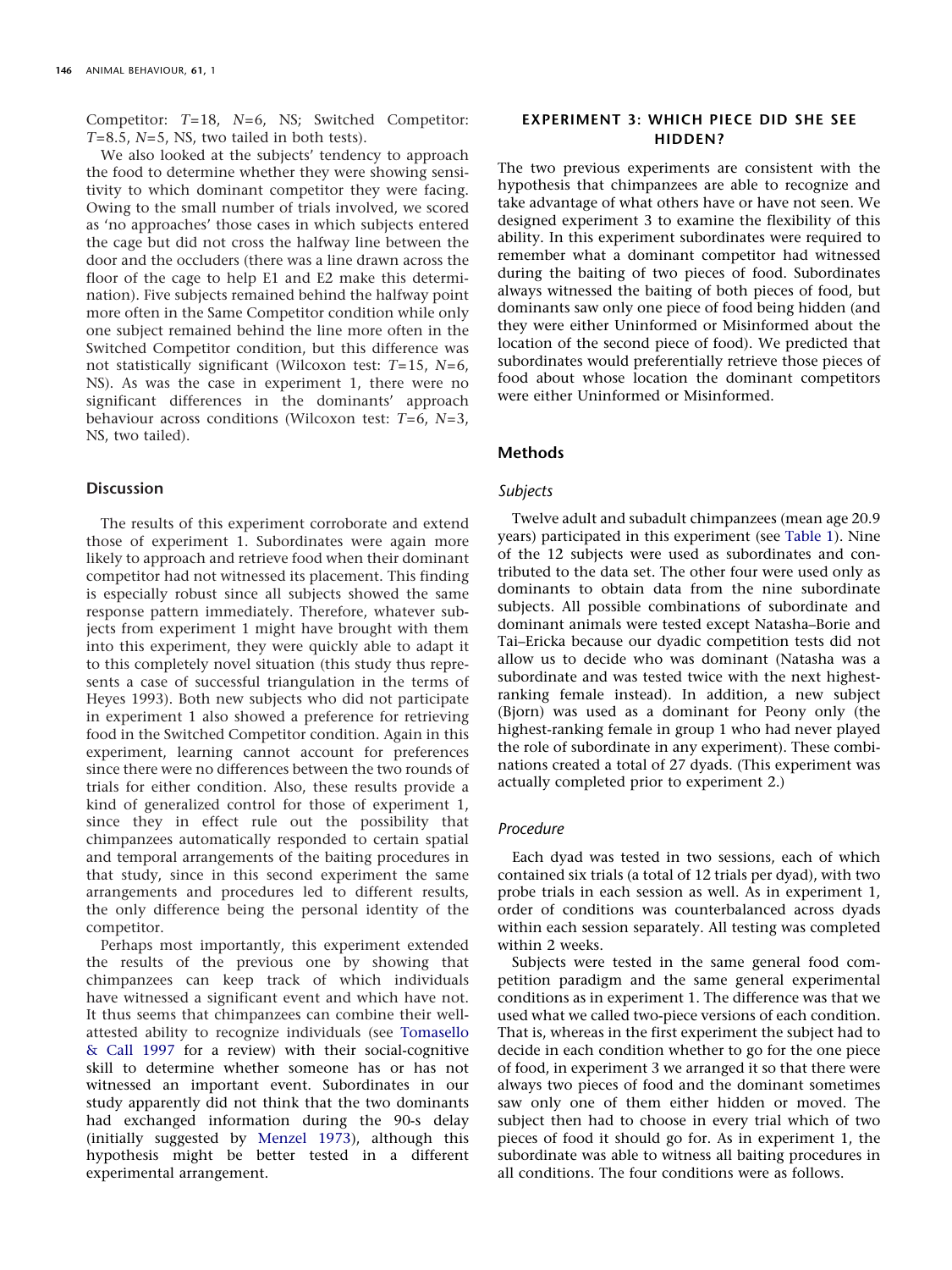Uninformed: the dominant's door was left ajar and the experimenter placed one piece of food on the subordinate's side of one of the two occluders. Then the dominant's door was closed and a second piece of food was placed on the subordinate's side of the other occluder.

Control Uninformed (competitor informed): the dominant's door was left ajar as first one piece of food was placed on the subordinate's side of one of the two occluders, and then a second piece of food was placed on the subordinate's side of the other occluder.

Misinformed: the dominant's door was left ajar and two pieces of food were hidden on the subordinate's side of one of the two occluders (both behind the same occluder). Then the dominant's door was closed. Then, after 5–10 s, one of the pieces of food was moved to the subordinate's side of the other occluder.

Control Misinformed (competitor informed): the dominant's door was left ajar and two pieces of food were hidden on the subordinate's side of one of the two occluders (both behind the same occluder). Then, after 5–10 s, one of the pieces of food was moved to the subordinate's side of the other occluder while both chimpanzees were watching.

All of the other procedures were as in experiment 1; in particular the subordinate was always given a small headstart and the dominant's door was always closed at the time of her choice. Scoring and analysis were identical to those used in the previous experiments. Again to guard against counterproductive learning strategies, we used probe trails (two per session, randomly interspersed). The probes were designed to solve the problem created by the fact that at the time of choice in all four conditions both barriers were baited. If these were the only conditions, the baiting procedures could have become irrelevant for subjects since they could never choose incorrectly (unlike experiments 1 and 2). Therefore, two types of probe trials were used, one in which both subjects watched as only one piece of food was hidden on the subordinate's side of a barrier and one in which both subjects watched as two pieces were hidden on the subordinate's side of one of the barriers.

#### **Results**

In this experiment, subordinates did not retrieve more food when the dominant had no knowledge of one piece's location (Wilcoxon test: Uninformed versus Control Uninformed: *T*=22, *N*=7, NS; Misinformed versus Control Misinformed: *T*=19.5, *N*=8, NS; [Fig. 4\)](#page-8-0). Of crucial importance was which piece of food subordinates retrieved in each of the two experimental conditions (i.e. the one the dominant had seen hidden or the one she had not seen hidden). Subordinates showed no preference in this regard in either the Uninformed (Wilcoxon test: *T*=18.5, *N*=7, NS; [Fig. 5\)](#page-8-1) or the Misinformed condition (Wilcoxon test: *T*=11, *N*=5, NS; [Fig. 5\)](#page-8-1), although the difference is in the predicted direction in both cases.

As in the other experiments, we also analysed subordinate approaches. The results were mixed. As

<span id="page-8-0"></span>

Type of dominant competitor

**Figure 4.** Mean percentage ±SE of pieces of food obtained by subordinate subjects in experiment 3 as a function of whether the dominant was informed, uninformed, or misinformed about the location of the two pieces of food. In informed trials dominant individuals witnessed the experimenter placing one piece of food behind each occluder whereas in uninformed trials they witnessed the placement of only one of the pieces, the other being introduced when she was unable to see the baiting. In misinformed trials, dominants witnessed the experimenter placing two pieces of food behind one of the occluders, and once the dominant's visual access was blocked, the experimenter moved one of the two pieces from its original location to the other occluder.

<span id="page-8-1"></span>

**Figure 5.** Mean percentage ±SE of the two pieces of food obtained by subordinate subjects in experiment 3. The dominant competitor saw one piece of food being hidden (seen) and was uninformed or misinformed about the location of the other (not seen).

predicted, subordinates chose not to approach more often in the Control Misinformed (12.5%) than the Misinformed condition (3.2%), although this difference did not reach significance (Wilcoxon test: *T*=14, *N*=5, *P*= 0.063). On the other hand, there were no significant differences between the Uninformed condition and the Uninformed Control in how often subjects chose not to approach (Wilcoxon test: *T*=5, *N*=3, NS; Uninformed=2.5%, Control Uninformed=7.4%,). We also assessed approaches using the 'halfway to the food' criterion of experiment 1. No significant differences were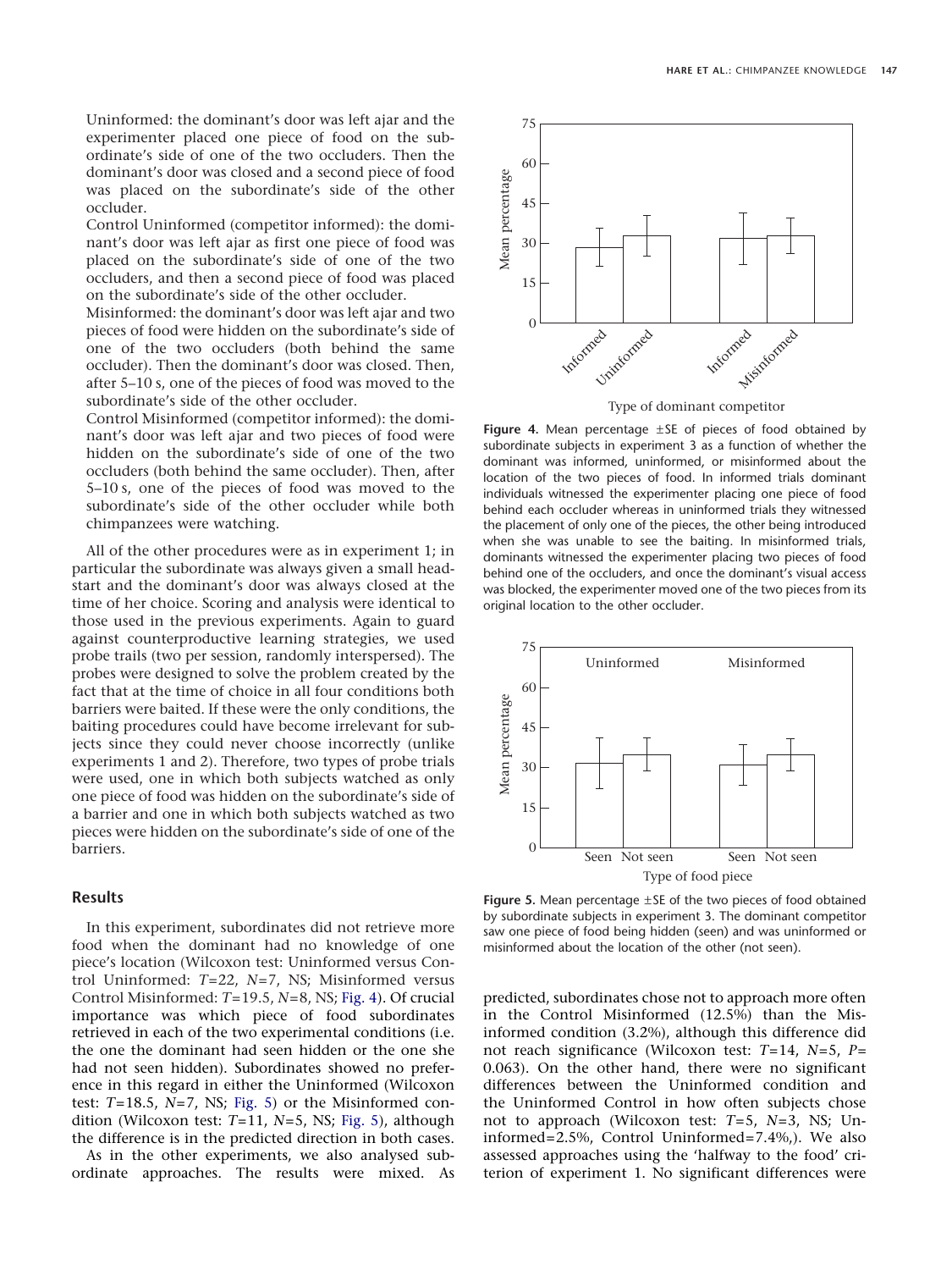found in subjects' tendency to approach pieces of food that their dominant competitor either had or had not seen.

In this experiment the approaches of dominants after release may be relevant to the behaviour of subordinates. From the very beginning of the experiment we noted that a number of dominants were using a new strategy against subordinates. Regardless of what they had seen during baiting, dominants began to approach the occluder that subordinates approached first (effectively 'shadowing' the subordinates' movements). Therefore, throughout this experiment we recorded in which trials dominants shadowed subordinates. Out of the 10 subjects who played the role of dominant, eight females frequently shadowed while the two males never did. Dominants shadowed in 34% of trials, with the mean rate of shadowing by the eight females being 43% of trials (range 19–88% of trials).

#### **Discussion**

Unlike the previous two, in this experiment there was little evidence to support the hypothesis that subordinates were sensitive to what dominants had seen during baiting. Only subordinates' tendencies to approach less in the Control Uninformed condition (when dominants witnessed both pieces of food being hidden) were consistent with the previous findings. These inconsistent results might be explained in one of three ways.

First, chimpanzees may not have the ability to know what others have and have not seen and to judge how this might affect their behaviour, and this experiment validly reflects that lack of skill. To maintain this hypothesis we would have to claim that this experiment is somehow a better test of chimpanzee social-cognitive skills than the first two; we might base this judgement on the fact that in this experiment chimpanzees had to make an active choice between two courses of action rather than simply deciding to go or not to go, as in the first two. It seems unlikely to us, however, that this experiment is the more valid one; rather, it is more likely that it created additional problems for the chimpanzees unrelated to their social-cognitive skills.

Second, the addition of the second piece of food may have changed the incentive structure for the competitors. Since there was food behind each of the barriers on each experimental trial, the competitive dimension of the situation might have been too greatly diminished. Although we used probe trials, there might have been too few probes or they might not have worked as planned. Some evidence for this possibility is the fact that subordinates retrieved the majority of pieces of food in both types of probe trials (54% overall), presumably because they had learned over all the experiments to use their headstart more effectively, and so dominants might not have been rewarded enough in these probe trials for them to have an impact on their own retrieval behaviour. A related problem was the shadowing strategy that many dominants developed. Although this strategy might also have been successfully used in the previous experiments, in fact it was not (we did not code for it systematically in previous experiments simply because it was not present); presumably it was learned over time by some individuals as an 'easy' way to get food. The problem shadowing creates, of course, is that if subordinates are going to be shadowed on potentially every trial, it matters little to which occluder they go when trying to avoid the dominant; what dominants did or did not see was, in effect, irrelevant since it did not affect their behaviour.

Finally, chimpanzees' behaviour in this experiment may reflect an inability to keep track of what others have seen with respect to two significant events; this may simply be an information overload that reflects a genuine cognitive limitation but not a limitation in judging what others have and have not seen. In this regard, note that in the traditional 'change location' false belief tests commonly used with human children (Wimmer & Perner 1983), subjects need only track another person's belief about a single object, the same as in experiments 1 and 2. Chimpanzees may track what their competitor has seen when two objects are hidden, but simply cannot organize this amount of information in a way that enables them to integrate it into their behavioural strategy.

It would clearly be a strong addition to our findings to have a valid study in this general food competition paradigm in which the subject has to make an active choice between two pieces of food, one whose location she knows the competitor knows and one whose location she knows the competitor does not know. However, our conclusion for the moment is that this set-up in its current form is not a valid test, since it changes the incentive structure of the competition and may, in addition, place excessive information-processing demands on subjects. Constructing a valid two-piece choice version of this task thus remains a goal for future research.

# **GENERAL DISCUSSION**

Our results represent the clearest demonstration to date that chimpanzees know what individual groupmates do and do not 'know', that is, what individual groupmates have and have not seen in the immediate past. Other experimental approaches have either found negative results or found positive results only after extensive training (e.g. [Povinelli et al. 1990,](#page-11-13) [1994;](#page-11-16) [Call & Tomasello](#page-11-18) [1999;](#page-11-18) [Call et al. 2000\)](#page-11-17). We attribute the positive results in our study to an experimental situation that was more naturalistic than previous ones. Thus, unlike previous experimental situations, it did not require chimpanzees to communicate with humans about the location of a monopolizable food resource (which is a very unnatural situation for them) or to be trained in how to behave in a completely novel task. With no training or human intervention, chimpanzees demonstrated their socialcognitive skills in a food competition situation among themselves. Our failure to find positive results in experiment 3, requiring the subjects to compete over two pieces of food, only one of whose locations was mutually known, has a ready explanation in terms of the different behavioural strategies that this set-up engendered in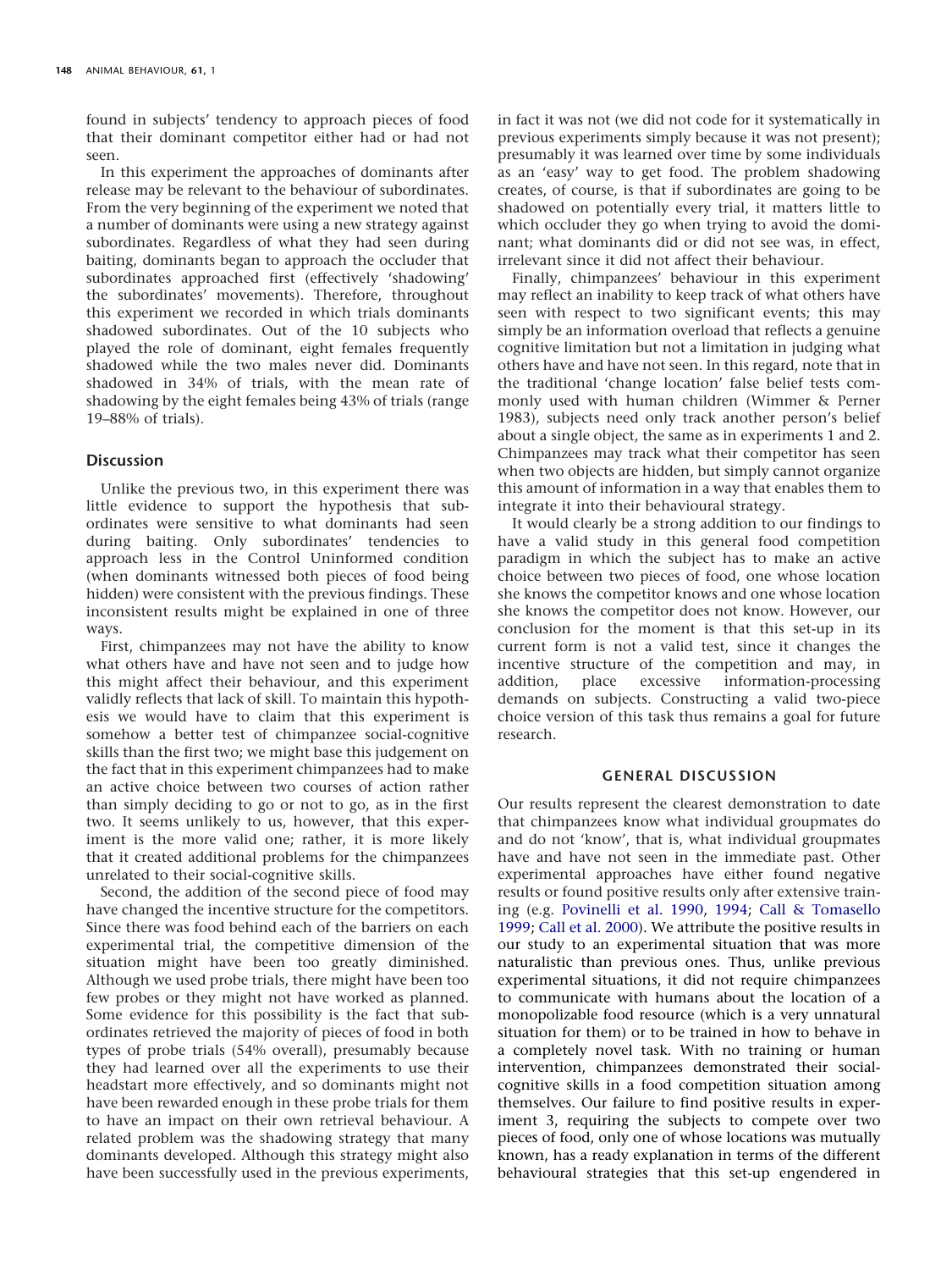the dominant competitor (and perhaps the extra information-processing load it placed on the subordinate competitor).

The two tasks of experiment 1 bear some resemblance to tasks that have been used with human children and considered as indicators that children understand that: (1) seeing leads to knowing; and (2) other persons can have false beliefs [\(Mitchell 1997\)](#page-11-19). But ours are nonverbal tasks and so their interpretation is more difficult; we therefore prefer to remain cautious. From this cautious perspective, here is what we believe our results, in combination with other recent studies, show.

(1) Chimpanzees know what other individuals do and do not see. Thus, they reliably follow the gaze direction of others [\(Tomasello et al. 1998\)](#page-11-0); they do this around barriers and past distracters (which suggests that they are doing much more than just using head direction as a discriminative cue; [Tomasello et al. 1999\)](#page-12-1); and they reliably use information about what conspecifics can and cannot see in a food competition situation (even showing knowledge that transparent barriers do not block the visual access of others; [Hare et al. 2000\)](#page-11-12).

(2) Chimpanzees can recall what a conspecific has and has not seen in the immediate past (current experiment 1), and this recall is associated with specific individuals (experiment 2). Chimpanzees integrate this recall about what specific individuals have and have not seen into their behavioural decision making in competitive situations (this study).

For some theorists, this profile is just another way of saying that chimpanzees know what others know. But the word 'know' is a multifaceted word, and our view is that our results show that chimpanzees know about some aspects of what others know, but perhaps not about other aspects. The problem is that in many theoretical discussions of these issues, only two alternatives are presented: chimpanzees either have a 'theory of mind' like that of humans' (i.e. they engage in mental state attribution) or they simply learn by blind behaviouristic conditioning (e.g. [Byrne 1995;](#page-11-23) [Heyes 1998,](#page-11-24) but see [Byrne & Whiten 1992\)](#page-11-0). But we believe that there is a middle ground, or as we have called it 'an explanation of the third kind' [\(Tomasello & Call 1997;](#page-11-21) [Call &](#page-11-25) [Tomasello, in press;](#page-11-25) see also [Whiten 1996\)](#page-12-3). This third way recognizes the widely accepted fact that chimpanzees have insight into some physical problems, which enables them to develop intelligent problemsolving strategies involving tool use and the like, and then simply extends this to the social domain; chimpanzees have insight into some social problems, which enables them to develop intelligent problemsolving strategies in this domain as well. But this does not necessarily mean that chimpanzees have humanlike social-cognitive skills ('theory of mind') in which they understand such things as: (1) others can have different perspectives on the same object I am now perceiving (e.g. from a different angle); (2) I can simulate the visual experience of others by imagining how I would see things if I were in their place; and (3) others have beliefs about things that may differ from my own and from reality. Indeed, chimpanzees show

no evidence of such human-like, social-cognitive understanding in a variety of other studies of their social cognition (see [Tomasello & Call 1997,](#page-11-21) for a review).

One way of summarizing our third-way hypothesis is to say that chimpanzees are able to engage in Level 1 perspective taking (knowing that others can see things that I cannot and vice versa) but not Level 2 perspective taking (knowing precisely what others see, including that they see the same thing I do but from a different perspective; [Flavell 1985,](#page-11-26) [1992\)](#page-11-27). In the current task, for example, they may employ a 'rewind strategy'. That is, they notice what their competitor sees and does not see as food is being hidden, and then, when the moment of decision comes, they 'rewind the tape' and act as if the competitor were currently looking at the scene. In this view, chimpanzee social cognition is based on a representational understanding of the behaviour of others, which permits them to do things like remember, foresee and communicatively manipulate the behaviour and social relationships of others. This cognitive machinery then enables them to react appropriately in social situations, and also to predict and influence their groupmates' behaviour in novel situations. But these skills are not unlimited. Chimpanzees may not recognize certain kinds of intentional or mental states, and they may have trouble in developing strategies in situations in which they must use their knowledge to imagine what another might see in some totally novel situation. For example, in our study it is unclear what subordinates would do if they were given the opportunity to manipulate a barrier so that it could either block the dominant's view or not before the trial begins. The main point is that we should be focused not on the yes–no question (do chimpanzees have a theory of mind?), but rather on a whole panoply of more nuanced questions concerning precisely what chimpanzees do and do not know about the psychological functioning of others (see also [Whiten 1996\)](#page-12-3).

Although informative in their own ways, previous studies that have asked chimpanzees to demonstrate their social-cognitive skills by communicating with humans, often in a task that requires much training, are apparently asking too much of them. These studies require chimpanzees to comprehend the communicative intentions of others, and to do this in a situation in which, for them, competition is a much more natural mode of interaction. Most chimpanzees probably go their whole lives without having anyone altruistically point out for them the location of a monopolizable piece of food in front of both of them [\(Hauser & Wrangham 1987;](#page-11-11) [Hauser et al. 1993\)](#page-11-28). Evolutionary theories of primate cognition stress the fact that primates exist within a complex social field and must constantly find new ways to compete against other individuals intent on reaching their own goals, or else they will not survive long enough to pass on their genes [\(Humphrey 1976,](#page-11-29) [1981;](#page-11-30) [Krebs &](#page-11-31) [Dawkins 1984;](#page-11-31) [Byrne & Whiten 1988\)](#page-11-32). It is therefore likely that primate social-cognitive abilities evolved to a large degree to allow individuals to outcompete competitors, and so it is in these kinds of settings that we are most likely to see these abilities expressed. In this regard,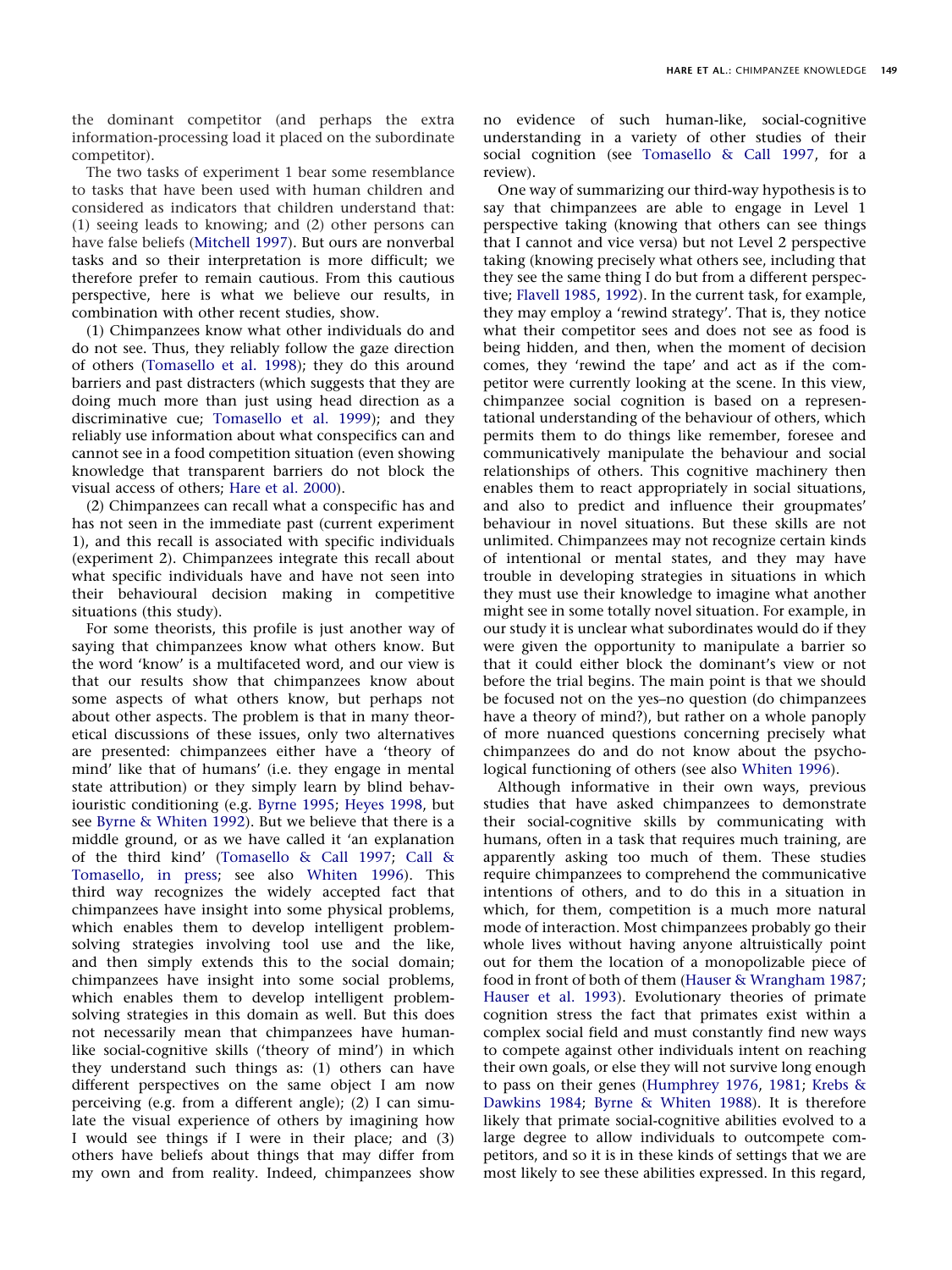domestic dogs, who have been under a completely different regime of selective pressures and rearing practices, which may have encouraged more skills of cooperation and communication with others, especially humans, perform much better than chimpanzees in an object choice task in which they must learn to read human behaviour as humans attempt to communicate to them the location of a hidden, monopolizable food resource [\(Hare et al. 1998;](#page-11-33) Mikló[si et al. 1998;](#page-11-34) [Hare &](#page-11-35) [Tomasello 1999\)](#page-11-35). In attempting to design ecologically valid experiments of primate cognition and social cognition, therefore, researchers must always take into account not only their current behavioural skills and propensities but also the functional contexts within which their cognitive abilities have most likely evolved.

#### **Acknowledgments**

This investigation was supported in part by a grant from the National Science Foundation to M.T. (IBN-9507418) and in part by NIH grant RR-00165 from the National Center for Research Resources to the Yerkes Regional Primate Research Center. The Yerkes Center is fully accredited by the American Association of Laboratory Animal Care. We thank Katja Liebal and Melissa Emory for help with data collection and Malinda Carpenter, Signe Preuschoft, Marc Hauser, Andy Whiten, Julia Fischer and Richard Wrangham for valuable comments on the manuscript.

#### **References**

- <span id="page-11-23"></span>**Byrne, R. W.** 1995. *The Thinking Ape: Evolutionary Origins of Intelligence*. Oxford: Oxford University Press.
- <span id="page-11-32"></span>**Byrne, R. W. & Whiten, A.** 1988. *Machiavellian Intelligence. Social Expertise and the Evolution of Intellect in Monkeys, Apes, and Humans*. New York: Oxford University Press.
- <span id="page-11-0"></span>**Byrne, R. W. & Whiten, A.** 1992. Cognitive evolution in primates: evidence from tactical deception. *Man*, **27,** 609–627.
- <span id="page-11-18"></span>**Call, J. & Tomasello, M.** 1999. A nonverbal theory of mind test. The performance of children and apes. *Child Development*, **70,** 381–395.
- <span id="page-11-25"></span>**Call, J. & Tomasello, M.** In press. What chimpanzees know about seeing revisited: an explanation of the third kind. In: *Joint Attention* (Ed. by C. Hoerl, N. Eilan, T. McCormack & J. Roessler). Oxford: Oxford University Press.
- <span id="page-11-9"></span>**Call, J., Hare, B. & Tomasello, M.** 1998. Chimpanzee gaze following in an object choice task. *Animal Cognition*, **1,** 89–100.
- <span id="page-11-17"></span>**Call, J., Agnetta, B. & Tomasello, M.** 2000. Social cues that chimpanzees do and do not use to find hidden objects. *Animal Cognition*, **3,** 23–34.
- <span id="page-11-26"></span>**Flavell, J.** 1985. *Cognitive Development*. Englewood Cliffs: Prentice-Hall.
- <span id="page-11-27"></span>**Flavell, J. H.** 1992. Perspectives on perspective taking. In: *Piaget's Theory: Prospects and Possibilities* (Ed. by H. Beilin & P. B. Pufall), pp. 107–139. Hillsdale, New Jersey: L. Erlbaum.
- <span id="page-11-1"></span>**Goodall, J.** 1971. *In the Shadow of Man*. Boston: Houghton Mifflin.
- <span id="page-11-35"></span>**Hare, B. & Tomasello, M.** 1999. Domestic dogs (*Canis familiaris*) use human and conspecific social cues to locate hidden food. *Journal of Comparative Psychology*, **113,** 1–5.
- <span id="page-11-33"></span>**Hare, B., Call, J. & Tomasello, M.** 1998. Communication of food location between human and dog (*Canis familiaris*). *Evolution of Communication*, **2,** 137–159.
- <span id="page-11-12"></span>**Hare, B., Call, J., Agnetta, B. & Tomasello, M.** 2000. Chimpanzees know what conspecifics do and do not see. *Animal Behaviour*, **59,** 771–785.
- <span id="page-11-11"></span>**Hauser, M. D. & Wrangham, R.** 1987. Manipulation of food calls in captive chimpanzees: a preliminary report. *Folia Primatologica*, **48,** 207–210.
- <span id="page-11-28"></span>**Hauser, M. D., Teixidor, P., Field, L. & Flaherty, R.** 1993. Food-elicited calls in chimpanzees: effects of food quantity and divisibility. *Animal Behaviour*, **45,** 817–819.
- <span id="page-11-14"></span>**Heyes, C.** 1993. Anecdotes, training, trapping and triangulating: do animals attribute mental states? *Animal Behaviour*, **46,** 177–188.
- <span id="page-11-24"></span>**Heyes, C.** 1998. Theory of mind in nonhuman primates. *Behavioural and Brain Sciences*, **21,** 101–148.
- <span id="page-11-29"></span>**Humphrey, N. K.** 1976. The social function of intellect. In: *Growing Points in Ethology* (Ed. by P. Bateson & R. A. Hinde), pp. 303–321. Cambridge: Cambridge University Press.
- <span id="page-11-30"></span>**Humphrey, N. K.** 1981. Nature's psychologists. In: *Consciousness and the Physical World* (Ed. by B. Josephson & V. Ramachandran), pp. 57–80. Oxford: Pergamon.
- <span id="page-11-10"></span>**Itakura, S. & Tanaka, M.** 1998. Use of experimenter-given cues during object-choice tasks by chimpanzees (*Pan troglodytes*), an orangutan (*Pongo pygmaeus*), and human infants (*Homo sapiens*). *Journal of Comparative Psychology*, **112,** 119–126.
- <span id="page-11-20"></span>**Itakura, S., Agnetta, B., Hare, B. & Tomasello, M.** 1999. Chimpanzees use human and conspecific social cues to locate hidden food. *Developmental Science*, **2,** 448–456.
- <span id="page-11-31"></span>**Krebs, J. R. & Dawkins, R.** 1984. Animal signals: mind reading and manipulation. In: *Behavioural Ecology: An Evolutionary Approach* (Ed. by J. R. Krebs & N. B. Davies), pp. 380–401. Oxford: Blackwell.
- <span id="page-11-22"></span>**Menzel, E. W. Jr.** 1973. Leadership and communication in young chimpanzees. In: *Precultural Primate Behaviour* (Ed. by E. W. Menzel Jr), pp. 192–225. Basel: Karger.
- <span id="page-11-34"></span>**Miklo´ si, A., Polga´rdi, R., Topa´l, J. & Csa´nyi, V.** 1998. Use of experimenter-given cues in dogs. *Animal Cognition*, **1,** 113–122.
- <span id="page-11-19"></span>**Mitchell, P.** 1997. *Introduction to Theory of Mind. Children, Autism and Apes*. London: Arnold.
- <span id="page-11-15"></span>**Povinelli, D. J.** 1994. Comparative studies of animal mental state attribution: a reply to Heyes. *Animal Behaviour*, **48,** 239–241.
- <span id="page-11-5"></span>**Povinelli, D. J. & Eddy, T. J.** 1996a. What young chimpanzees know about seeing. *Monographs of the Society for Research in Child Development*, **61,** 1–151.
- <span id="page-11-7"></span>**Povinelli, D. J. & Eddy, T. J.** 1996b. Chimpanzees: joint visual attention. *Psychological Science*, **7,** 129–135.
- <span id="page-11-3"></span>**Povinelli, D. J. & Eddy, T. J.** 1997. Specificity of gaze-following in young chimpanzees. *British Journal of Developmental Psychology*, **15,** 213–222.
- <span id="page-11-13"></span>**Povinelli, D. J., Nelson, K. E. & Boysen, S. T.** 1990. Inferences about guessing and knowing by chimpanzees (*Pan troglodytes*). *Journal of Comparative Psychology*, **104,** 203–210.
- <span id="page-11-16"></span>**Povinelli, D. J., Rulf, A. B. & Bierschwale, D. T.** 1994. Absence of knowledge attribution and self-recognition in young chimpanzees (*Pan troglodytes*). *Journal of Comparative Psychology*, **108,** 74–80.
- <span id="page-11-6"></span>**Reaux, J., Theall, L. & Povinelli, D. J.** 1999. A longitudinal investigation of chimpanzees' understanding of visual perception. *Child Development*, **70,** 275–290.
- <span id="page-11-2"></span>**Tanner, J. E. & Byrne, R. W.** 1993. Concealing facial evidence of mood: perspective-taking in a captive gorilla? *Primates*, **34,** 451–457.
- <span id="page-11-21"></span>**Tomasello, M. & Call, J.** 1997. *Primate Cognition*. New York: Oxford University Press.
- <span id="page-11-8"></span>**Tomasello, M., Call, J. & Gluckman, A.** 1997. Comprehension of novel communicative signs by apes and human children. *Child Development*, **68,** 1067–1080.
- <span id="page-11-4"></span>**Tomasello, M., Call, J. & Hare, B.** 1998. Five primate species follow the visual gaze of conspecifics. *Animal Behaviour*, **55,** 1063–1069.